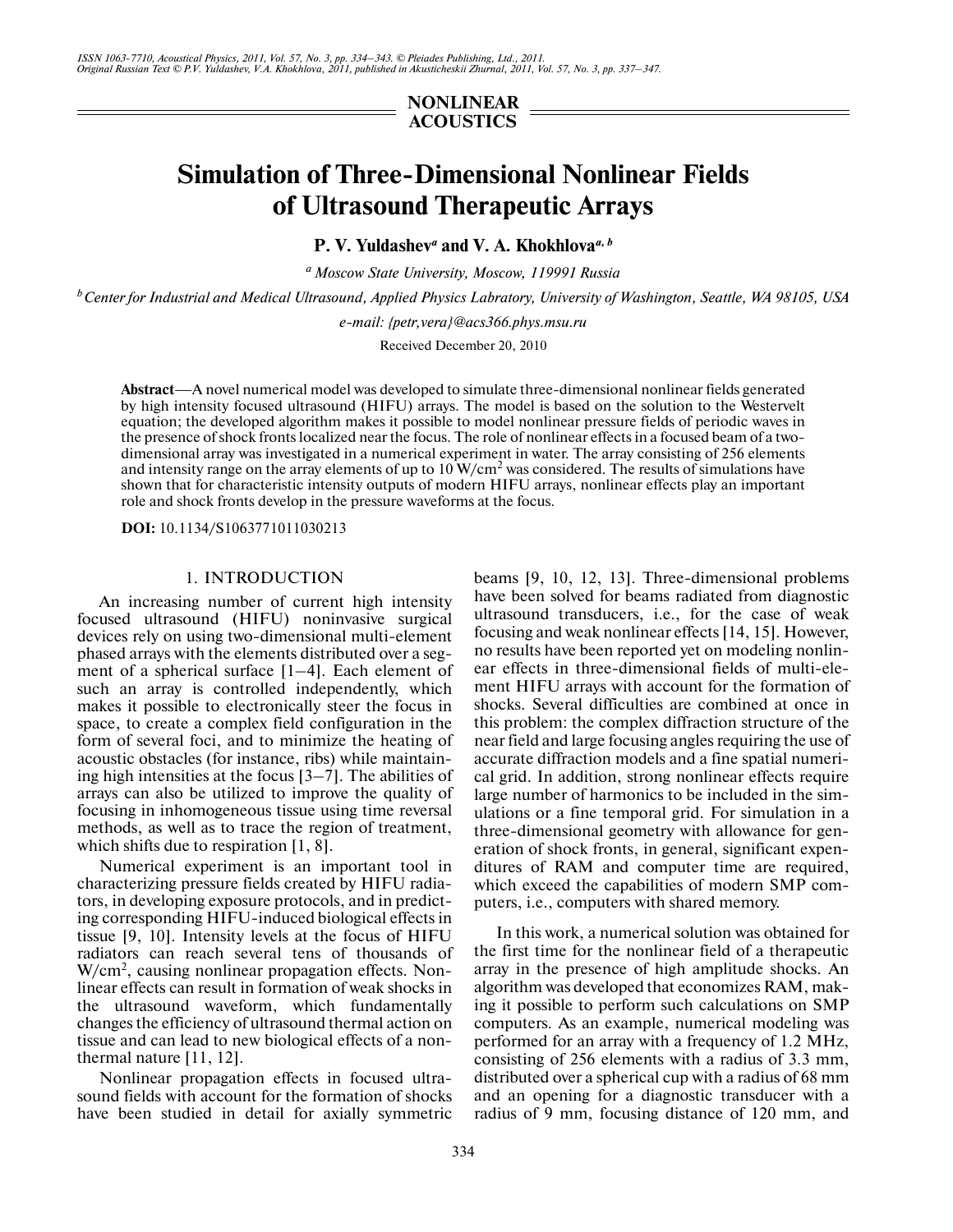intensity of up to  $10 \text{ W/cm}^2$  at the radiating elements [13, 16].

# 2. THEORETICAL METHOD

## *2.1. Westervelt Equation*

The field of the array was simulated according to the Westervelt equation [17], which in the accompa nying system of coordinates can be written in the form

$$
\frac{\partial^2 p}{\partial \tau \partial z} = \frac{c_0}{2} \Delta p + \frac{\beta}{2 \rho_0 c_0^3} \frac{\partial^2 p^2}{\partial \tau^2} + \frac{\delta}{2 c_0^3} \frac{\partial^3 p}{\partial \tau^3}.
$$
 (1)

Here,  $p$  is acoustic pressure,  $z$  is the spatial coordinate along the beam  $axis, \tau = t - z/c_0$ , *t* is time,  $\Delta p=\partial^2 p/\partial z^2+\partial^2 p/\partial y^2+\partial^2 p/\partial x^2,$  *x* and *y* are spatial coordinates lateral to *z*;  $\rho_0$ ,  $c_0$ ,  $\beta$ , and  $\delta$  are the density, ambient sound speed, nonlinearity coefficient, and absorption coefficient of the medium, respectively. Calculations were performed for water, and the corre sponding physical parameters in Eq. (1) were as fol sponding physical parameters in Eq. (1) were as io--<br>lows:  $\rho_0 = 1000 \text{ kg/m}^3$ ,  $c_0 = 1500 \text{ m/s}$ ,  $\beta = 3.5$ , and m2 /s. The origin of the coordinates corresponded to the center of a spherical segment where individual elements of the array were located so where individual elements of the array were located so<br>that the point  $x = 0$ ,  $y = 0$ ,  $z = F$  corresponded to the geometric focus of the array. Equation (1), which gov erns the propagation of nonlinear waves in a thermo viscous medium in the positive direction of the *z* axis, had been widely used earlier to simulate weakly non linear and weakly focused fields generated by diagnos tic ultrasound transducers [18, 19]. Sponding phys<br>sponding phys<br>lows:  $ρ<sub>0</sub> = 100$ <br> $δ = 4.33 × 10<sup>-6</sup>$ 

#### *2.2. Boundary Conditions for the Numerical Algorithm*

To solve the Westervelt equation (1), written in the evolution form in terms of the *z* coordinate, it is nec essary to assign boundary conditions on some initial  $\sum_{n=1}^{\infty}$  because the elements of the array are plane  $(x, y, z = z_0)$ . Since the elements of the array are distributed on the surface of a spherical cup, the field distributed on the surface of a spherical cup, the field<br>was first calculated on the plane  $z_0 = 2$  cm from the center of the array using the Rayleigh integral. This plane is located near the edge of the array cup, which is at a distance of  $z = 1.85$  cm from the array center.

$$
p(\vec{r}) = -i\rho_0 c_0 \frac{k}{2\pi} \int_S \frac{u(\vec{r}') \exp(ik|\vec{r} - \vec{r}|)}{|\vec{r} - \vec{r}'|} dS', \qquad (2)
$$

where  $k = \omega/c_0$  is the wavenumber,  $\omega = 2\pi f$ , f is the ultrasound frequency, and  $u(\vec{r})$  is the complex amplitude of the vibration velocity of the radiator surface  $S$ .

Figure 1a shows the complex diffraction structure of the pressure field created by the 256 elements on the of the pressure held created by the 256 elements on the given plane  $(x, y, z = z_0)$ . In order to account for nonlinear effects in the near field of the array, this bound are expects in the near field of the array, this bound-<br>ary condition was then carried back to  $(x, y, z = 0)$ plane, tangential to the center of the spherical array

ACOUSTICAL PHYSICS Vol. 57 No. 3 2011



**Fig. 1.** Spatial distributions of dimensionless pressure amplitude  $\left\lfloor p/p_0 \right\rfloor$  calculated in the plane near the edge of the radiator at  $z = 20$  mm (a) and in plane  $z = 0$  (b). Here,  $p_0 = p_0 c_0 u_0$ , where  $u_0$  is the amplitude of vibration velocity at the surface of an element.

surface. Back propagation was performed with the Rayleigh integral calculated using the angular spec trum method, described below. Figure 1b shows the distribution of the "virtual" sources obtained on the distribution of the "virtual" sources obtained on the  $(x, y, z = 0)$  plane. Numerical solutions were obtained using both boundary conditions; the differences observed between the simulation results are discussed below.

#### *2.3. Numerical Algorithm*

The numerical solution to Eq. (1) was calculated The numerical solution to Eq. (1) was calculated<br>sequentially, passing from plane  $(x, y, z = z_1)$  to plane sequentially, passing from plane  $(x, y, z = z_1)$  to plane  $(x, y, z = z_1 + \Delta z)$  with a step of  $\Delta z$ , following the method of splitting by physical factors [9, 10, 13, 14, 18, 19]. Equation (1) was divided into simpler equa tions for diffraction,

$$
\frac{\partial^2 p}{\partial \tau \partial z} = \frac{c_0}{2} \Delta p,\tag{3}
$$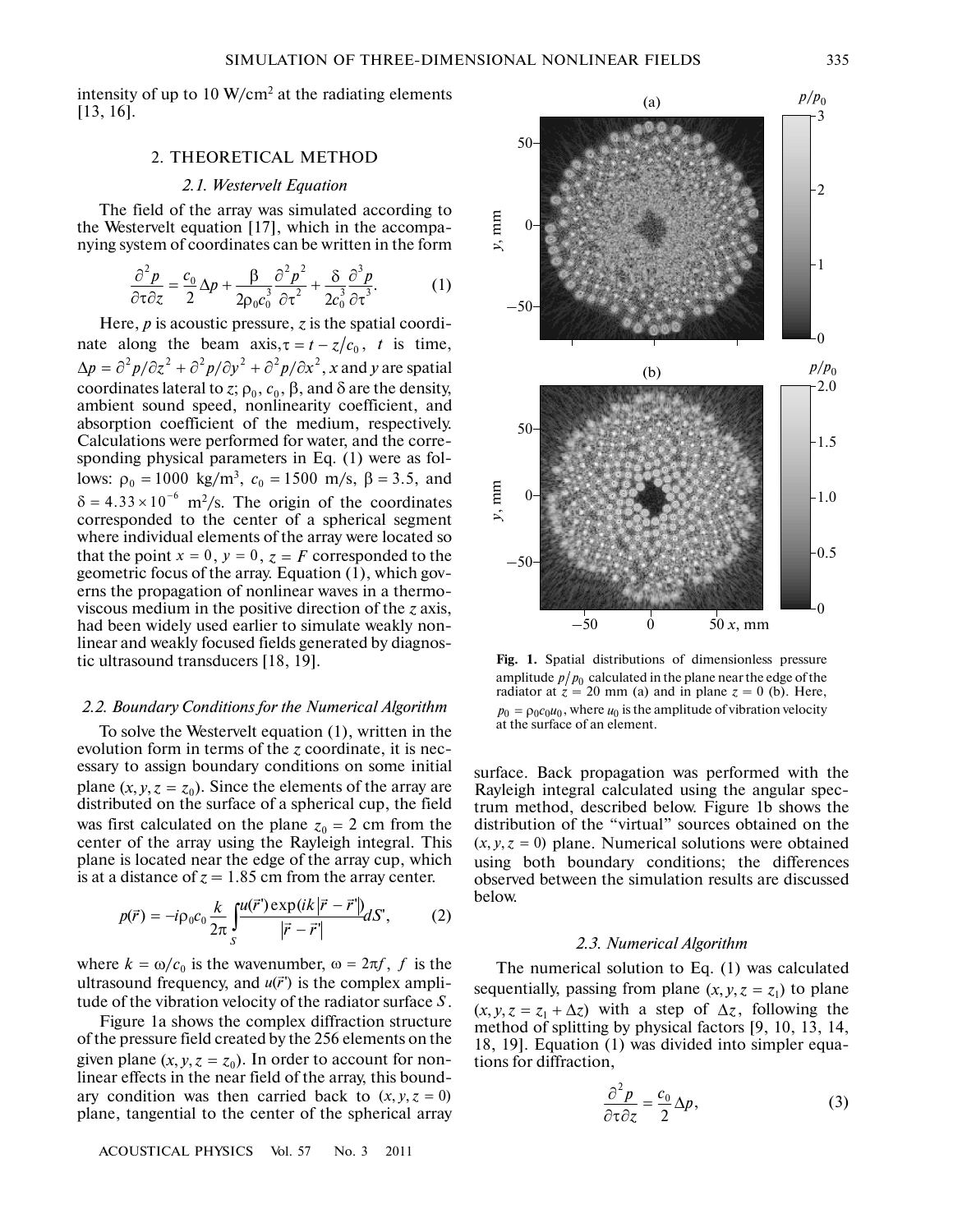nonlinearity,

$$
\frac{\partial p}{\partial z} = \frac{\beta}{2\rho_0 c_0^3} \frac{\partial p^2}{\partial \tau},\tag{4}
$$

and absorption,

$$
\frac{\partial p}{\partial z} = \frac{\delta}{2c_0^3} \frac{\partial^2 p}{\partial \tau^2}.
$$
 (5)

With known pressure distribution in the plane with known pressure distribution in the plane<br>( $x, y, z = z_1$ ), combining in a certain way the solutions to these equations consequentially one after another, a solution to Eq. (1) was obtained in plane a solution to Eq. (1) was obtained in plane<br> $(x, y, z = z_1 + \Delta z)$  with second-order accuracy, i.e., with the error in approximation at each step  $O(\Delta z^3)$ and on the entire calculation path along the *z* coordi nate,  $O(\Delta z^2)$  [13, 18, 19]. In this work, the version of the splitting method was applied in which each step over the z coordinate begins and ends with the diffraction operator calculated over a half-step of the grid. If we denote the action of the diffraction operator over the step  $\Delta z$  as  $\Gamma_{D, \Delta z}$ , and the combined action of the nonlinearity and absorption operators as  $\Gamma_{N+A, \Delta z}$ , then the scheme of applying the splitting method can be represented as follows:

$$
p(\tau, x, y, z + \Delta z)
$$
  
=  $\Gamma_{D, \Delta z/2} \Gamma_{N+A, \Delta z} \Gamma_{D, \Delta z/2} p(\tau, x, y, z).$  (6)

As the distance of  $z$  changed and the amplitudes of high-frequency components of the wave spectrum increased, the step size  $\Delta z$  was varied to ensure the required accuracy of the solution.

Simulations were conducted using the advantages of both the frequency and temporal representations of the acoustic field. In the frequency domain, the solu tion to Eq. (1) was represented in the form of a finite Fourier series expansion [10]:

$$
p(\tau, x, y, z) = \sum_{n=-N_{\text{max}}}^{N_{\text{max}}} p_n(x, y, z) \exp(-in\omega \tau). \tag{7}
$$

The diffraction operator (3) was calculated for the amplitudes of each harmonic using the angular spec trum method [18–21]. According to this method, pressure amplitude  $p_n(x, y, z)$  of the *n*th harmonic in plane  $(x, y)$  is expanded by fast Fourier transform into a two-dimensional spectrum  $\hat{p}_n(k_x, k_y, z)$  over spatial frequencies  $(k_x, k_y)$ . The angular components  $\hat{p}_n(k_x, k_y, z + \Delta z)$  at the next step in the propagation distance were calculated by multiplying the spectrum by the corresponding phase factor:

$$
\hat{p}_n(k_x, k_y, z + \Delta z) = \hat{p}_n(k_x, k_y, z)
$$
  
× exp[i $\Delta z \sqrt{k_n^2 - k_x^2 - k_y^2} - i\Delta z k_n$ ], (8)

where  $k_n = n\omega/c_0$  is the wavenumber of the *n*th harmonic.

Finite spatial window for field  $p_n(x, y, z)$  and periodic boundary conditions over the coordinates *x* and *y* were used in the algorithm resulting in artificial wave reflections from the boundaries. To suppress these artificial reflections, at each step in the propagation distance, the amplitudes of spectral components were set to zero beyond a circle of radius  $k_{\text{max}}$ , i.e., in the region  $k_x^2 + k_y^2 > k_{\text{max}}^2$  [18]. The radius of the circle for each harmonic was defined by the relation  $k_{\text{max}} =$ , where  $\Delta k = \sqrt{22\pi/L}$  is the step over the spatial frequency in the case of a square region of size  $L$ ,  $z_{\text{prop}}$  is the propagation distance, which was different for each harmonic due to their gradual inclu sion in the calculations. In addition, an artificial absorption quadratic with frequency was introduced in the layer adjacent to the boundaries of the spatial domain of the scheme. Absorption coefficient v at the fundamental frequency increased according to the law  $v = v_0 [(x_1 - x)/\Delta x]^2$ , where  $x_1$  is the coordinate of the beginning of the layer,  $\Delta x$  is the width of the layer, and  $v_0$  is the maximum absorption at the boundary. Typical values of the parameters of the layer were as follows:  $v_0 = 1.6$  mm<sup>-1</sup> and  $\Delta x = 10$  mm. Note also that the angular spectrum method can be easily modified to calculate the diffraction effects in a parabolic approx imation by replacing the phase factor as follows:  $k_x^2 + k_y^2 > k_{\text{max}}^2$  $k_n / \sqrt{z_{\text{prop}}^2 \Delta k^2 / \pi^2 + 1}$ , where  $\Delta k = \sqrt{2} 2\pi / L$ 

$$
\hat{p}_n(k_x, k_y, z + \Delta z) = \hat{p}_n(k_x, k_y, z)
$$
  
× exp[- $i\Delta z (k_x^2 + k_y^2)/(2k_n)$ ]. (9)

The nonlinear operator (4) was calculated using two algorithms. At small distances from the radiator, the integration was performed in a frequency representation using the fourth order Runge–Kutta the integration was performed in a frequency repre method. The set of nonlinear coupled equations for the harmonic amplitudes in the Fourier series expan sion (7) was solved:

$$
\frac{\partial p_n}{\partial z} = \frac{i n \beta \omega}{\rho_0 c_0^3} \left( \sum_{k=1}^{N_{\text{max}}-n} p_k p_{n+k}^* + \frac{1}{2} \sum_{k=1}^{n-1} p_k p_{n-k} \right), \quad (10)
$$

where  $p_n^*$  denotes the complex conjugate harmonic amplitude. Since the number of operations in this algorithm is proportional to the squared number of harmonics  $N_{\text{max}}$ , it is quite efficient when a relatively small number (several tens) of harmonics are consid ered. To shorten the calculation time, additional har monics were introduced into the algorithm gradually, as the wave spectrum broadened with increasing prop agation distance *z*. When the steepness of the wave profile exceeded a quantity that corresponds to 0.1 of the shock formation distance in a plane wave, the non linear algorithm was changed to a conservative time domain Godunov-type scheme. This scheme makes it

ACOUSTICAL PHYSICS Vol. 57 No. 3 2011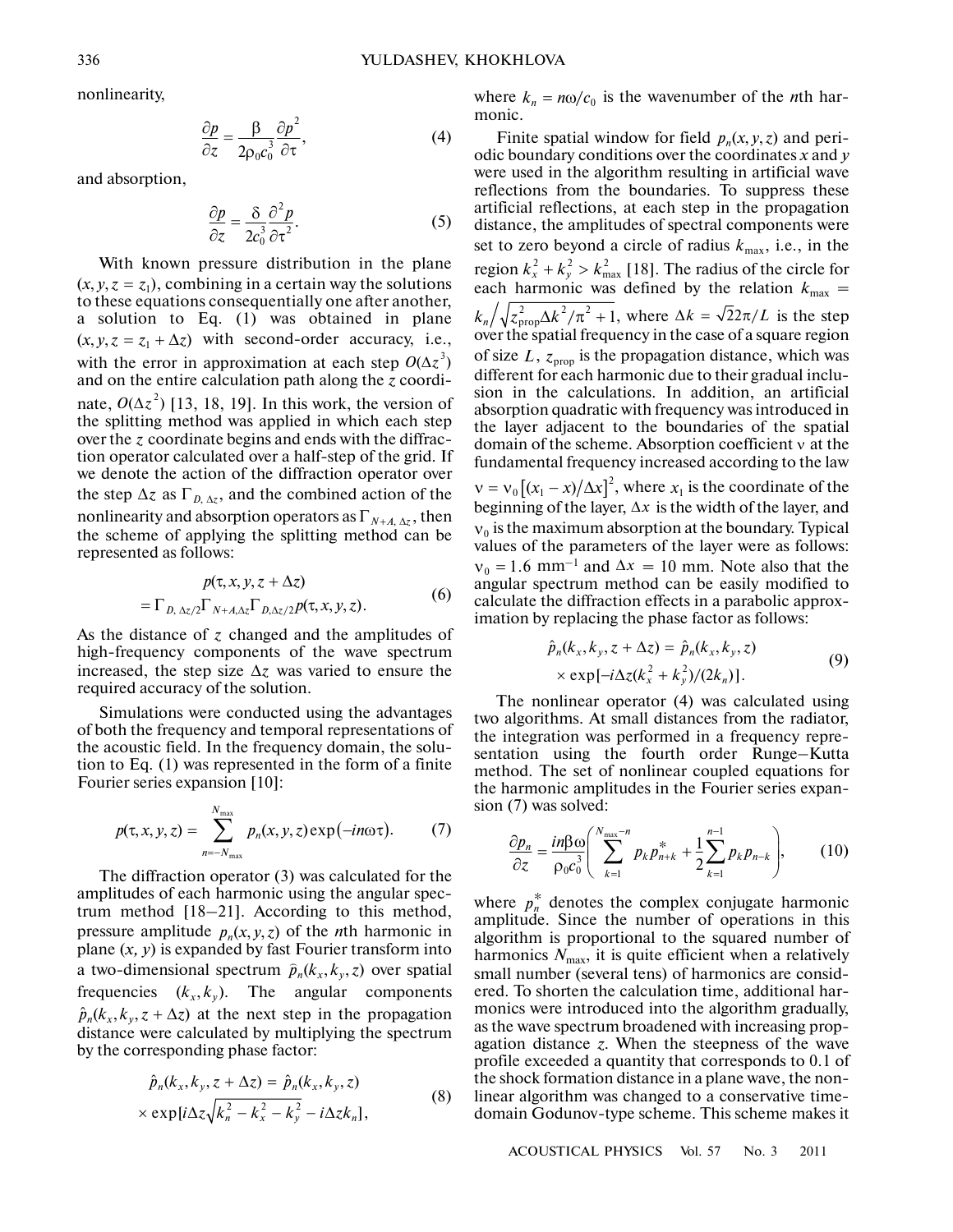possible to simulate the evolution of waveforms con taining shocks having only two to three grid points at the shock front [22, 23]. When calculating nonlinear ity- and absorption terms, the step in equation (6) was split into additional substeps in order to increase the accuracy of calculations [18]. The absorption term was calculated in the frequency-domain using an exact solution for each harmonic:  $p_n(x, y, z + \Delta z) =$  $p_n(x, y, z) \exp(-\Delta z \omega_n^2 \delta / 2c_0^3)$ , where  $\omega_n = n\omega$  is the cir-<br>cular frequency of the *n*th harmonic.  $\alpha$  3  $\alpha$  3  $\alpha$  3  $\alpha$  3  $\alpha$  3  $\alpha$  3  $\alpha$  3  $\alpha$  3  $\alpha$  3  $\alpha$  3  $\alpha$  1  $\alpha$  3  $\alpha$  3  $\alpha$  1  $\alpha$  accuracy of calculations [18]. The  $\alpha$  is term was calculated in the frequency-dor an exact solution for each harmoni

The transition between the spectral and temporal representations of the solution (7) was carried out using fast Fourier transform (FFT) realized with the FFTW library. FFT calculation was performed in relatively small blocks, i.e., simultaneously for some relatively small number of waveforms (several hun dred) taken at adjacent points along the *x* axis. This method made it possible to substantially increase the efficiency of calculations comparing to the method when single FFTs are calculated for each spatial point.

# *2.4. Optimization of Calculations and Parallelism of the Algorithm*

Numerical simulations of three-dimensional nonlinear acoustic fields using the numerical meth ods presented above are computationally intensive requiring long time of calculations and large volume of RAM. These requirements increase significantly when shock fronts are developed in the pressure waveforms. In this case a high-resolution numerical grid in both the temporal and spatial coordinates should be used [10, 13]. Data arrays become exces sively large and the problem cannot be solved on conventionally available SMP computers, whose RAM, as a rule, does not exceed 32 GB. With a cal culation region for the field of the array in transverse coordinates of  $25 \times 25$  cm, a size of the grid steps of coordinates of  $25 \times 25$  cm, a size of the grid steps of  $dx = dy = 0.05$  mm, 500 harmonics included in calculations, as well as single accuracy in the represen tation of real numbers, the size of data arrays for describing the pressure field is about 90 GB. Work ing with such arrays is not a problem for cluster sys tems; however, development of a parallel algorithm for a cluster is technically more difficult than for an SMP computer. In this work, we optimized the algorithm in such a way that it can be used for cal culation on multithreaded machines with an overall RAM of several tens of GB.

It was possible to optimize the algorithm because nonlinear effects in strongly focused fields of HIFU systems are significant only in the proximity of the focal region. In this region, it is necessary to include a large number of harmonics in calculations. However, much smaller number of harmonics can be used beyond the focus region both along and transverse to the beam axis. A similar approach of limiting the num-



**Fig. 2.** Geometry of echelon storage of the data arrays of the numerical algorithm for the case of three echelons, shown in the figure in white (no. 1), gray (no. 2), and by diagonal lines (no. 3). In the central echelon (no. 3), the maximum number of harmonics is included in calcula tions; in the boundary echelon (no. 1), the minimum number. The dashed lines divide squares, in which at every grid step over the *z* coordinate, parallel calculations of the nonlinearity- and absorption operators are performed.

ber of harmonics outside of the beam region contain ing shocks was employed in simulating nonlinear effects in the near field of an axially symmetric radia tor [24]. Figure 2 schematically illustrates the method of splitting a different number of harmonics in the case of three regions, indicated in the figure by different numbers. The harmonics, starting from the first through  $n_1$ , are kept in calculations in region no. 1 of size  $L_1$ ; from  $n_1 + 1$  through  $n_2$ , in region no. 2 of size *L*2; etc. A specific number of harmonics in each region varies for each calculation. We will name such a method of data allocation as echelon, and the regions themselves—echelons. As shown in the figure, the dimensions of each echelon  $L_i$  are multiples of the dimensions of the smallest echelon  $L_3$ ; i.e., the entire computational region is divided into squares outlined in the figure by dotted lines. This geometry of echelons was chosen in order to effectively imple ment the nonlinear algorithms inside the squares with the application of stream data processing and efficient RAM organization. The size of each eche lon was determined using the formula  $L_k =$ , where  $k$  is the echelon number and N is the overall number of echelons. This data arrangement provided the differentiation for the allo cation of harmonics, saving of the resources of RAM by a factor of tens as well as maintaining the calcula tion efficiency.  $n_1 + 1$  *through*  $n_2$ of echerons was chosen in order<br>
ment the nonlinear algorithms<br>
with the application of stream<br>
efficient RAM organization. Th<br>
lon was determined using t<br>  $L_1(2N - 2k + 1)/(2N - 1)$ , where k

When shock fronts develop in the pressure wave form, strong gradients appear in the transverse spatial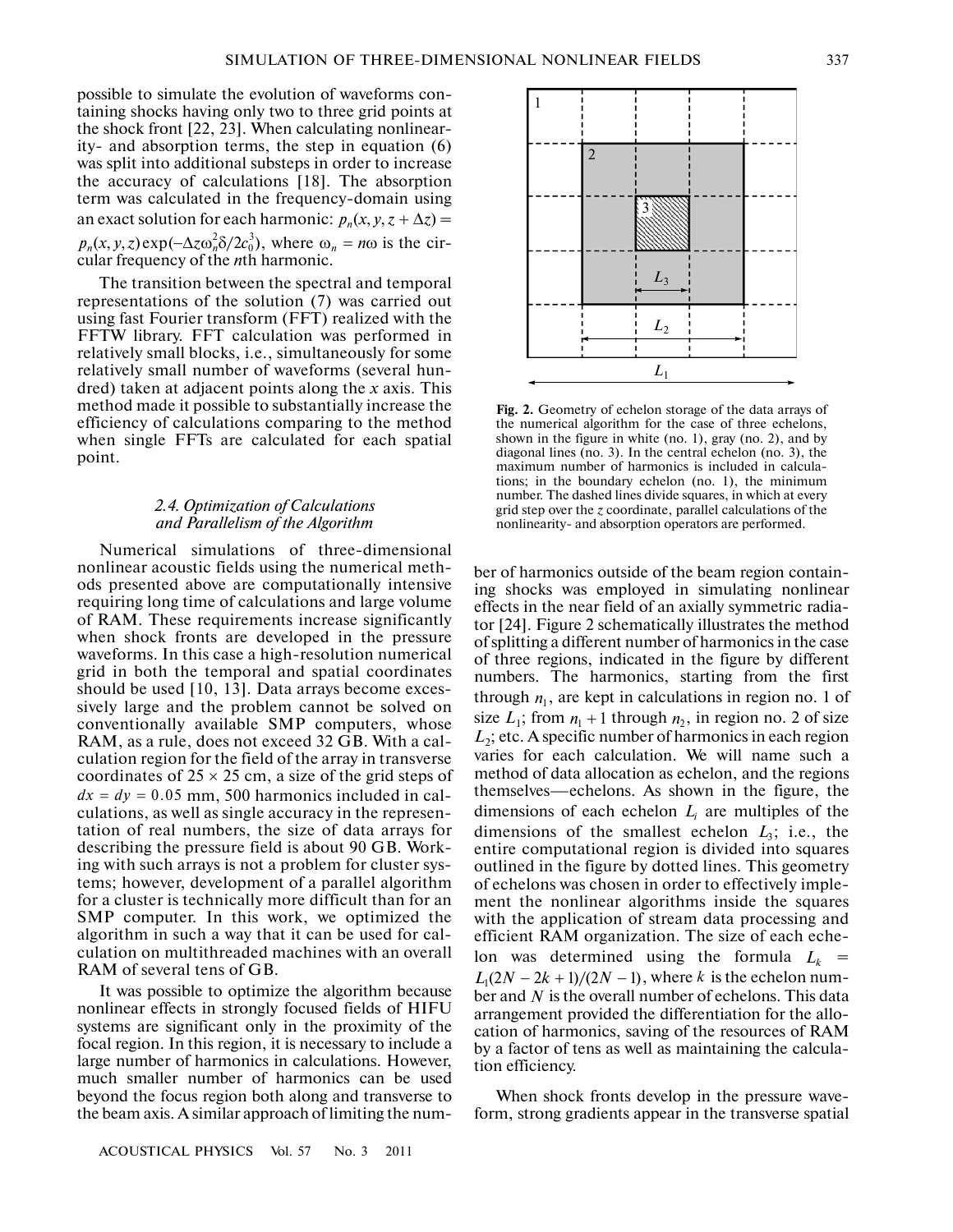field structure as well. These spatial gradients can cause artificial oscillations in the numerical solutions. To eliminate oscillations, an artificial absorption was introduced in the algorithm locally around the focus where shocks were present [10]. The absorption coef ficient was chosen according to the following depen dence on the axial coordinate:

$$
\alpha = a_1 + 0.5(A-1) \left[ \tanh\left(\frac{z-z_1}{\Delta z_1}\right) - a_2 \tanh\left(\frac{z-z_2}{\Delta z_2}\right) \right].
$$
\n(11)

Here, parameter *A* determines the increase in the absorption coefficient near the focus in comparison to the absorption coefficient in water. Coefficients  $a_1 = (1 + B)/2$  and  $a_2 = 1 + (1 - B)(A - 1)$  are expressed in terms of the parameter  $B$ , which determines an increase in the absorption coefficient postfocally. Geometric parameters  $z_1$  and  $z_2$  determine the size of the region of increased absorption, and parameters  $\Delta z_1$  and  $\Delta z_2$  - the width of transition regions to the values of absorption coefficients A and B. The values of parameters in the formula (11) were chosen specifi cally for each individual case of calculations to com pletely eliminate oscillations in the numerical solu tions with shocks.

The parameters of the algorithm were also opti mized by varying the echelon configuration and the parameters of artificial absorption, so that to achieve the minimum transverse steps  $dx = dy = 0.025$  mm and maximum number of harmonics in the central echelon  $N_{\text{max}} = 500$ . The code was written in FOR-TRAN 95 for parallel computations. In calculation of two-dimensional FFTs for the diffraction substep, parallel computing was performed using an internal ability of the FFTW library. The remaining substeps were parallelized using OpenMP technology. Calcula tions were performed within one node of the SKIF MSU supercomputer Chebyshev. The node contains 8 processor cores (2 quad-core processors) and 8, 16, or 32 GB of RAM. Overall, the performance of the parallel computations was six times faster in compari son to sequential execution of the code.

### *2.5. Parameters of the Numerical Algorithm*

In this paper simulations were performed for non linear pressure field generated by a multi-element array over clinically relevant power outputs. The inten sities at the radiating elements were  $I_0 = 1, 2, 2.5, 5$ , and 10 W/cm<sup>2</sup> ; linear focusing of ultrasound was considered as well. Simulations for the linear case and for  $I_0 =$ 1 W/cm<sup>2</sup> were performed on the spatial grid with steps  $\frac{d}{dx}$  w/cm<sup>2</sup> were performed on the spatial grid with steps of  $dx = dy = 0.05$  mm in transverse coordinates and a or  $ax = ay = 0.05$  film in transverse coordinates and a number of grid points of  $N_x = N_y = 5000$ . For the mumber of grid points of  $N_x = N_y = 5000$ . For the remaining cases, the steps of  $dx = dy = 0.025$  mm and a number of grid points of  $N_x = N_y = 10000$  were employed. Thirteen echelons were chosen, and the

maximum number of harmonics was distributed over the echelons in the following way: from the 1st through the echelons in the following way: from the 1st through the 9th,  $N_{\text{max}} = 14$ ; from the 7th through the 9th,  $N_{\text{max}} = 40$ ; from the 10th to the 13th,  $N_{\text{max}} = 100, 200$ , 300, and 500, respectively. The size of the array data was close to 32 GB. The distribution of harmonics over echelons provided 16 times economy in RAM. Pressure field of the array was calculated starting Fressure field of the array was calculated starting<br>from the initial plane  $z_0 = 0$  mm or from the plane from the initial plane  $z_0 = 0$  mm or from the plane  $z_0 = 20$  mm to a distance of  $z = 1.3F = 156$  mm. The step  $\Delta z$  along the array axis was 0.1875 mm in the segstep  $\Delta z$  along the array axis was 0.1875 mm in the seg-<br>ment from the initial plane to  $z = 0.8F$ , 0.125 mm in segment [0.8*F*, 0.9*F*], 0.0625 mm in [0.9*F*, 1.1*F*]; and  $0.125$  mm in  $[1.1F, 1.3F]$ . The number of step splittings for the nonlinearity and absorption operators increased from one in the first segment to six in the area around the focus [0.9*F*, 1.1*F*].

The values of artificial absorption parameter  $A$  in the equation  $(11)$  were 2.5, 5, 20, and 40 for intensities of 2, 2.5, 5, and 10 W/cm<sup>2</sup>, respectively, which ensured about 7 points per shock front. The values of the geo metric parameters in the equation (11) were close to  $0.96F$  and  $1.03F$  for  $z_1$  and  $z_2$ , and  $0.01F$  for  $\Delta z_1$  and  $\Delta z_2$ . The calculation time for these parameters of the code was several hours in case of weak nonlinear effects and up to a day and a half in case of developed shocks.

#### 3. RESULTS AND DISCUSSION

#### *3.1. Validation of the Numerical Algorithm*

The accuracy of the numerical solutions obtained with the new algorithm was examined by comparing the simulation results with known analytical solutions or numerical simulations performed using other methods. For each of the operators (3–5) governing a particular physical effect, the results were compared with known analytical solutions. A test of the complete algorithm, failing the existence of general analytical solution, was performed by comparison with known modeling results of other studies obtained in a para bolic approximation for nonlinear fields of axially symmetric radiators [25, 26].

The diffraction algorithm was tested by calculating the linear field from a single focused piston element of the array (Fig. 3a) and comparing it with known ana lytic solutions. Figures 3b and 3c show the results of simulations (solid curves) and analytic solutions (dashed curves) for the pressure (b) amplitude and (c) phase on the axis of the element. The comparison shows very good agreement of the results, the curves nearly coincide, and the maximum deviation between them does not exceed 0.5%.

The algorithm (10) for calculating nonlinear term (4) was tested by comparing the simulated propagation curves for harmonic amplitudes with the analytic Bessel–Fubini solution for nonlinear propagation of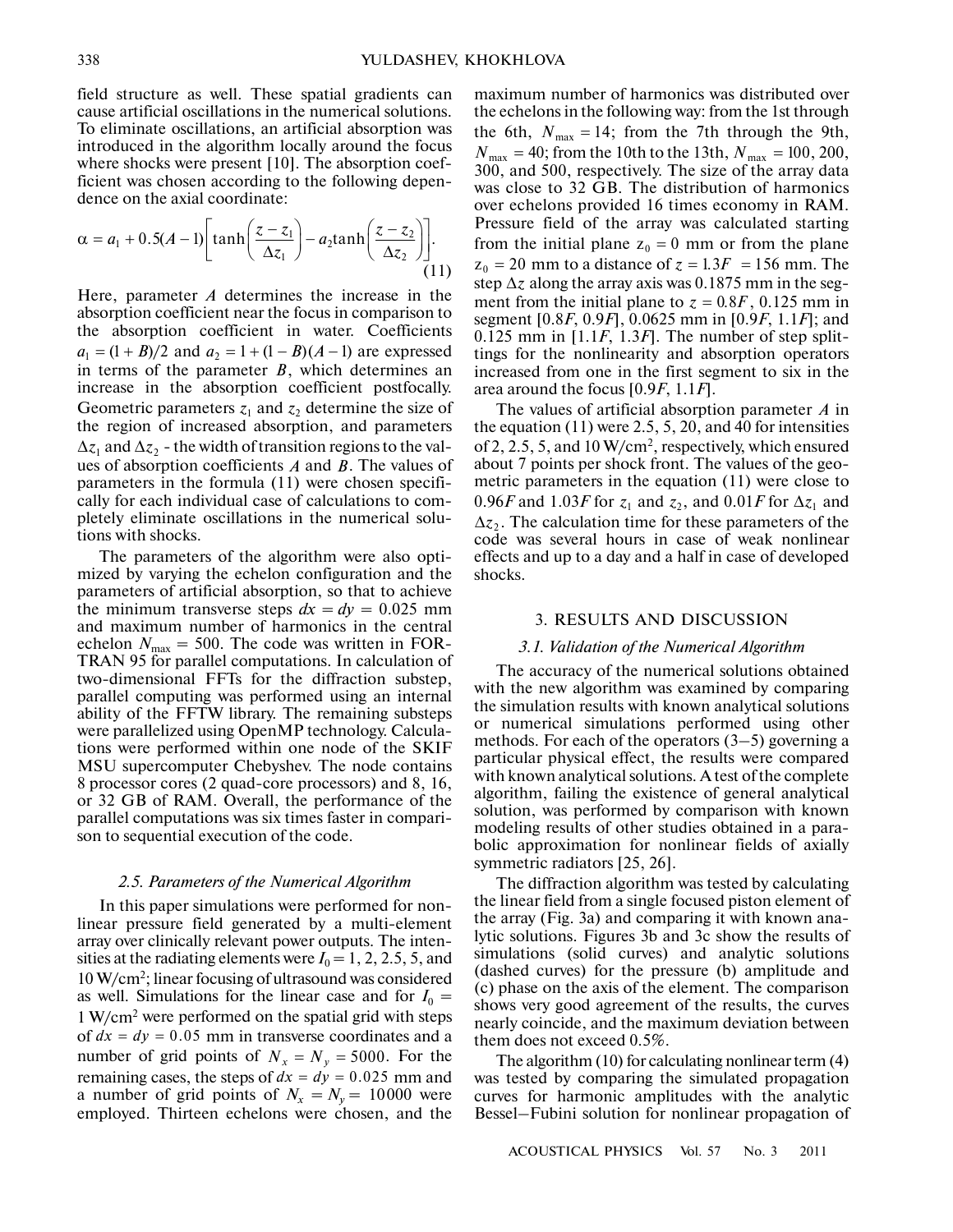

Fig. 3. Pressure amplitude distribution  $p/p_0$  for a single array element, calculated numerically in a linear approximation in the axial plane of the element (a). Results of linear numerical calculations (solid gray curves) for the pressure amplitude (b) and phase (c) along the element axis in comparison to an analytic solution (thin dashed curves).

a plane, initially harmonic wave up to the shock for mation distance [27]. The deviation from the analytic solution was obtained at a level of  $10^{-6}$ . At longer distances, when shocks were present, the simulations obtained using Godunov-type time-domain scheme were compared with the analytic solution for sawtooth waves [27]. When 500 harmonics were included in simulations, the shock amplitude in the numerical solution was different from the exact solution by less that 0.3%.

Complete testing of the algorithm was performed by comparison of numerical solutions for an axially symmetric single element focused radiator. The solu tions were obtained using the new algorithm with account for diffraction in parabolic approximation (9) and analogous calculations performed using other numerical schemes based on the Khokhlov–Zabo lotskaya–Kuznetsov (KZK) equation [9, 10, 25, 26]. The corresponding boundary condition in the three dimensional algorithm was set at  $z = 0$  in the form of a round piston with phase  $k_0\sqrt{x^2+y^2/2F}$ . For comparison, a radiator with an operational frequency of 1.7 MHz, a radius of 41.1 mm, and a focusing distance of 150 mm, was considered. The parameters of the radiator were chosen identical to those of the HIFU

ACOUSTICAL PHYSICS Vol. 57 No. 3 2011

transducer considered in the earlier publication [25]. The linear focusing gain of the radiator in the para bolic approximation was  $G = \omega R^2 / 2c_0 F = 40$ , and the output intensity level was chosen such that the nonlin earity coefficient  $N = F\beta p_0 \omega/c_0^3 \rho_0 = 0.25$  corre-<br>sponded to the case considered in [26]. The initial pressure amplitude near the radiator was 0.15 MPa, and the linear estimate of intensity at the focus was 1200 W/cm<sup>2</sup> . Figure 4 shows a comparison of pressure waveforms at the focus (a) and the peak pressure dis tributions along the beam axis (b) obtained with the new numerical algorithm (solid curves) and in the pre viously cited study [26] (dashed curves). The results of modeling demonstrate very good agreement with less than 1% difference.  $N = F\beta p_0 \omega/c_0^3 \rho_0 = 0.25$ 

In modeling nonlinear equation (1) with the boundary condition given on the plane  $z = 2$  cm, nonlinear effects are not taken into account in the propa gation path from the radiator to the given plane [13]. In order to account for nonlinear effects in this region, a method that was previously proposed for modeling ultrasound fields of diagnostic radiators was employed [28]. As mentioned above, the field calculated with the Rayleigh integral near the edge of the radiator (on the plane  $z = 2$  cm) was back propagated to the plane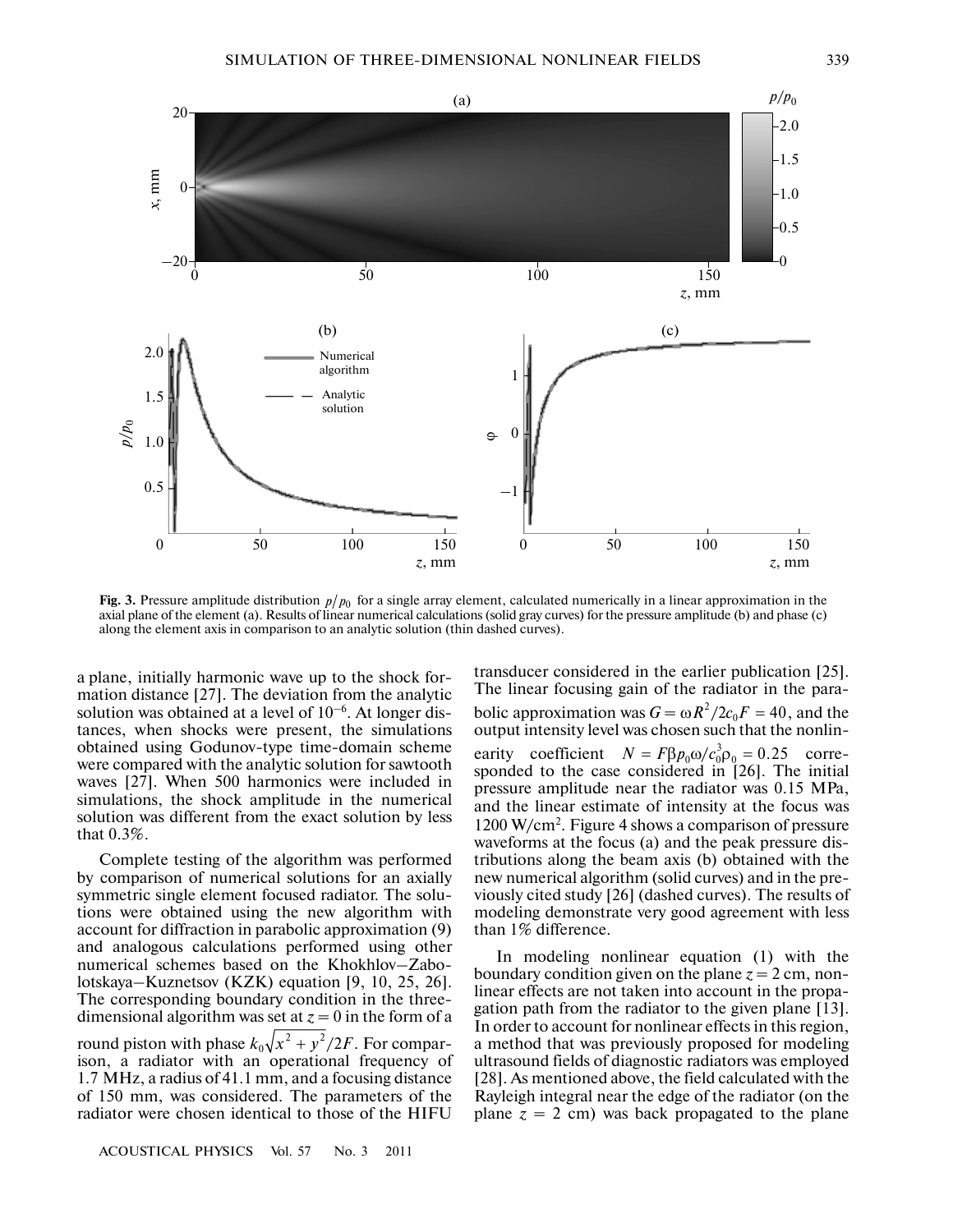

**Fig. 4.** Comparison of the results of nonlinear modeling of the field of an axially symmetric radiator obtained in the parabolic approximation using the new algorithm (solid gray curves) and calculations performed with other algorithms (thin dashed curves): pressure waveforms at the geometric focus (a); positive  $p_+/p_0$  and negative  $p_-/p_0$  peak pressures along the beam axis (b). Non-<br>linear parameter  $N = 0.25$ , linear focusing gain  $G = 40$  [25, 26].



**Fig. 5.** Pressure amplitude distribution  $p/p_0$  in the  $(x, z)$  plane on the array axis, calculated numerically in a linear approximation **Fig. 5.** Pressure amplitude distribution  $p/p_0$  in the  $(x, z)$  plane on the array axis, calculated numerically in a linear approximation with the new alorithm (a). The black line denotes the position of the spherical cup of the *x* axis is compressed by a factor of 3 in relation to the scale of the *z* axis). Comparison of the results calculated with the new algorithm (solid gray curves) and the Rayleigh integral (dotted curves) for the linear field of the array: pressure amplitude  $p/p_0$ on the axis (b) and in the focal plane along the *x* axis (c).

ACOUSTICAL PHYSICS Vol. 57 No. 3 2011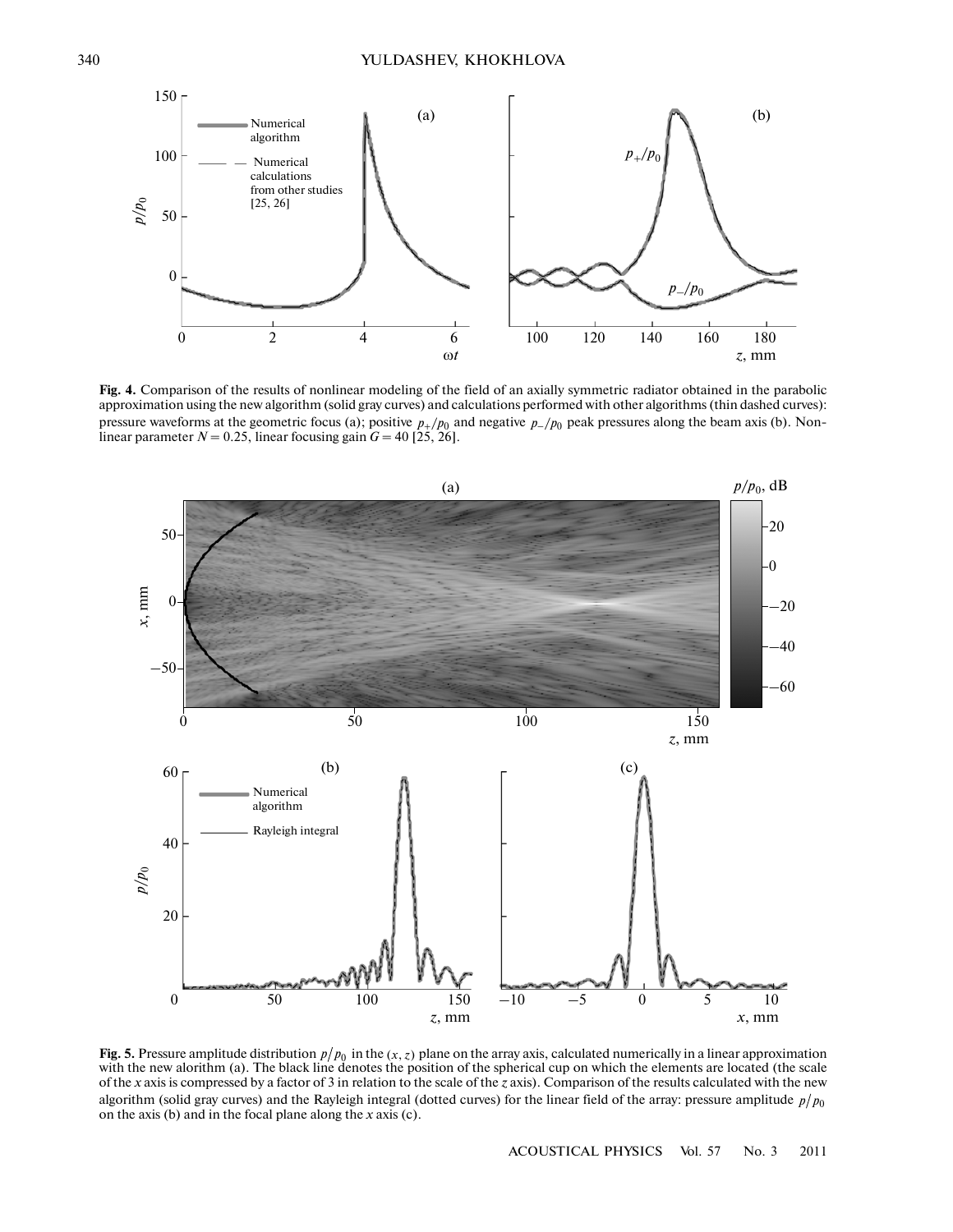SIMULATION OF THREE-DIM<br>(*x*, *y*, *z* = 0) using Eq. (8) with  $-\Delta z$  instead of  $\Delta z$ . In the linear approximation, calculations of the field of the array with such a boundary condition evidently yield the same result as with the boundary condition given the same result as with the boundary condition given<br>on the plane  $(x, y, z = z_0)$ . In further nonlinear calculations, the boundary condition was set on the plane  $z = 0$ (Fig. 2b). While propagating between the two planes, the nonlinear operator (4) was applied only in the vol ume bounded by the surface of the radiator cup. The conditions on choosing the volume can be written in the bounded by the surface of the radiator cup. The<br>conditions on choosing the volume can be written in<br>the form  $z \ge F - \sqrt{F^2 - x^2 - y^2}$ , when  $x^2 + y^2 \le R^2$ , and  $z = F - \sqrt{F^2 - R^2}$ , when  $x^2 + y^2 \ge R^2$ . The results of calculation using such an algorithm have shown that at intensities of 1, 2, 2.5, 5, and 10  $W/cm^2$ , the peak positive pressure in the geometric focus increases by 2, 5, 7, 1, and 0.1%, respectively, in comparison to the case where nonlinear effects were not taken into account inside the spherical segment of the array. These results demonstrate that the dis crepancies in solutions obtained with boundary conditions set on the two planes are mainly pro nounced at moderate intensities of 2 and 2.5 W/cm<sup>2</sup> . It will be shown below that at these intensities the shock front is beginning to form at the focus. Further results presented in the paper were obtained with account for nonlinear propaga tion inside the surface of the array. pagating between the two planes<br>pagating between the two planes<br>or (4) was applied only in the vol<br>e surface of the radiator cup. The<br>ing the volume can be written in<br> $F^2 - x^2 - y^2$ , when  $x^2 + y^2 \le R^2$  $z = F - \sqrt{F^2 - R^2}$ , when  $x^2 + y^2 \ge R^2$ 

#### *3.2. Linear Field of the Array*

The results of modeling the array field in the linear approximation are shown in Figs. 5a–5c. Figure 5a shows the distribution of pressure amplitude in the axial plane of the array  $(x, z)$ . The amplitude scale is shown in dB relative to the initial pressure amplitude  $p_0$ . Complex diffraction pattern of the field in this axial cross section of the beam results from the multi-ele ment structure of the array and randomized distribu tion of its elements. However, the pressure distribution in the focal region is nearly regular because the pres sures from all the elements of the array are combined in phase close to the focus. Figure 5b shows the pres sure amplitude along the  $z$  axis of the array in a linear scale (solid curve). The results of calculating the field directly with the Rayleigh integral (dotted line) are also presented for comparison. Both curves nearly coincide; the difference between them does not exceed 0.5%. The linear pressure gain in the geometric focus of the array is  $G = p_F/p_0 = 58.46$ . This value agrees well with the quantity obtained by summation of pressures at the focus from all array elements, or pressures at the locus from all array elements,<br> $p_F / p_0 = 256 \hat{p}_F / p_0 = 58.37$ , where  $\hat{p}_F / p_0 = 0.228$  is the normalized pressure at the focus in the field of one element (Fig. 3). This simple estimate is an indi rect validation of the algorithm for calculating the diffraction term. Figure 5c shows the pressure distri butions in the focal plane along the  $x$  axis, also cal-*G* =  $p_F$ / $p_0$  = 58.46



**Fig. 6.** Dimensionless pressure waveforms in the geometric Fig. **o.** Dimensionless pressure waveforms in the geometric focus of the array ( $x = 0$ ,  $y = 0$ ,  $z = F$ ), calculated at different initial intensity levels on array elements: 1, 2, 2.5, 5, and 10  $\text{W/cm}^2$  (numbers next to the curves); 0—linear focusing of the field.

culated by the two methods. The curves are practi cally indistinguishable from each other. The results of linear simulations determine the dimensions of the focal region of the beam: the size along the beam axis *z* at a level of  $-6$  dB is 9.7 mm, and the size in the transverse direction, 1.7 mm. The pressure amplitude in the side lobes does not exceed 16% of the ampli tude at the focus.

#### *3.3. Nonlinear Field of the Array*

Figure 6 shows the waveforms in the center of the curvature of the array that were simulated at different initial intensities on the array elements. The intensity values are indicated by numbers given near the curves:  $1, 2, 2.5, 5,$  and  $10 \text{ W/cm}^2$ ; index 0 corresponds to the case of linear focusing. The sequence of waveforms illustrates typical distortion of the focal wave profiles that follows the strengthening of nonlinear effects [10]. First, when nonlinearity is weakly expressed (1 W/cm<sup>2</sup> ), insignificant distortion of the waveform occurs without formation of a shock front. The focus ing gain increases for the peak positive pressure and decreases for the peak negative pressure in comparison to the linear one because of the diffraction phase shift between the harmonics [10]. The change in the focus ing gain for the peak pressures caused by nonlinear effects can be described by a correction index which is the ratio of dimensionless pressures at the focus in nonlinear and linear beams [10]. For initial intensity of 1 W/cm<sup>2</sup> the correction index for the peak positive pressure is 1.6, for the peak negative pressure 0.76. With an increase in initial intensity  $(2.5 \text{ W/cm}^2)$ , a shock front begins to form at the focus and the focus ing gain for the peak positive pressure further increases (a correction index of 3). At intensity of 5 W/cm<sup>2</sup> , a high amplitude shock is developed near the focus and the correction index for the peak positive pressure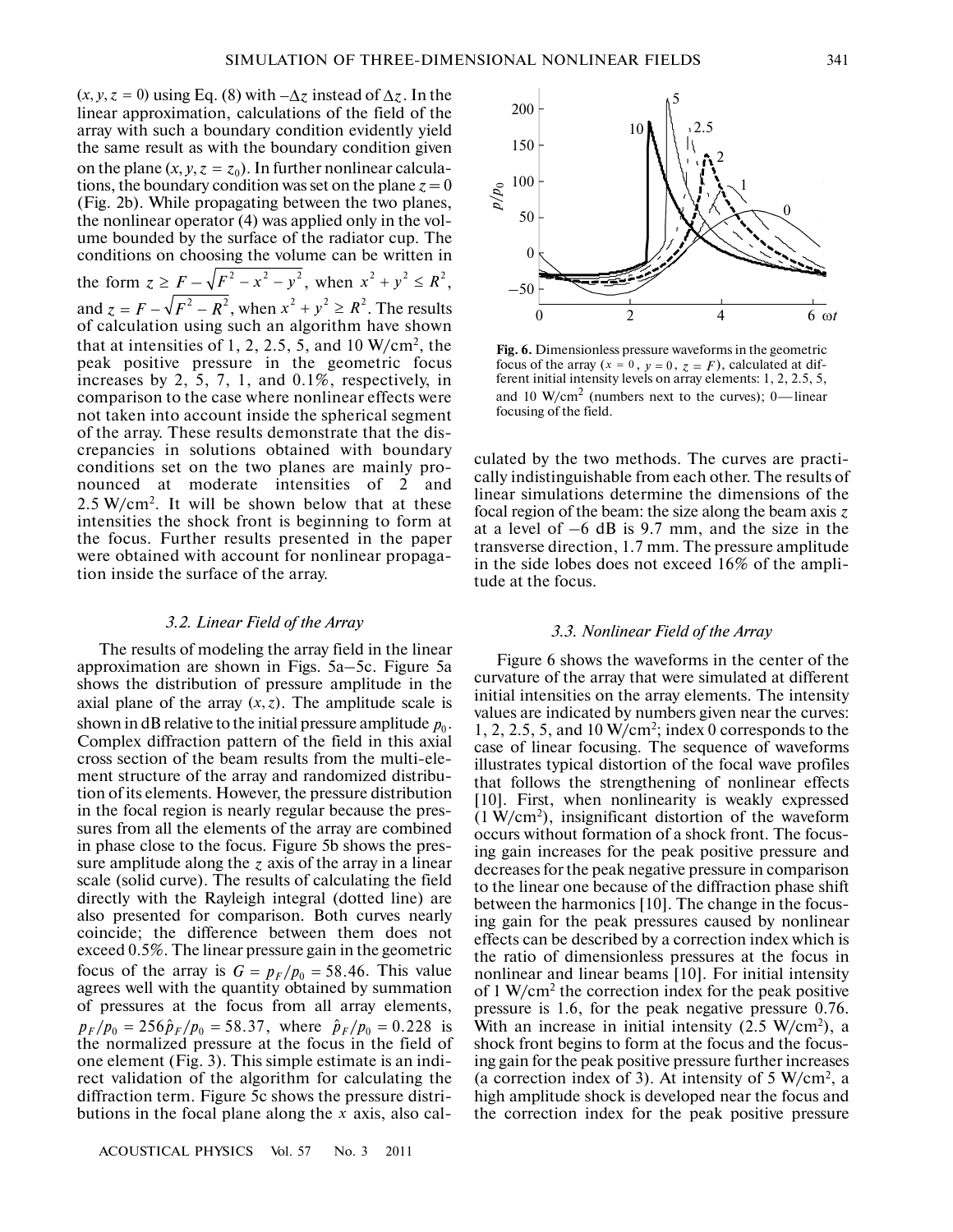

**Fig. 7.** Distributions of dimensionless positive  $p_+/p_0$  and negative  $p_-/p_0$  peak pressures along the axis of the array (a) and in the focal plane along the *x* axis (b) at various initial intensities: 0—linear focusing (dotted line); the remaining numerals next to the curves correspond to intensities on the array elements, measured in  $W/cm^2$ .

reaches its maximum value of 3.7 [10]. At even higher initial intensity  $(10 \text{ W/cm}^2)$ , the shock front forms prefocally and, since strong nonlinear absorption of the wave energy occurs at the shocks, the correction index for the peak positive pressure decreases to a value of 3.1.

The aforementioned characteristic nonlinear-dif fraction effects are also illustrated in the graphs of the dependences of positive  $p_+$  and negative  $p_-$  peak pressures along the  $z$  axis (Fig. 7a) and in the focal plane along the x axis (Fig. 7b). In addition to the effect of nonlinear amplification in  $p_+$  and a monotonic decrease in p\_ focusing gains, the effect of a shift of the spatial maximum of  $p_+$  is observed. The shift is away from the radiator at moderate nonlinearity (2 and  $2.5 \text{ W/cm}^2$ ) and towards the radiator at high nonlinearity (5 and 10 W/cm<sup>2</sup>) [10]. At intensity levels considered here the shift was approximately 0.5 mm in both directions. With an increase in the initial inten sity to a value at which the focusing gain for the peak positive pressure reaches its maximum and begins to decrease  $(5 \text{ W/cm}^2)$ , narrowing of the focal region is observed in both the longitudinal and transverse directions. After the focusing gain passes through a maximum, the focal region begins to widen. The width of the focal region at a level of –6 dB for inten sities of 1, 2, 2.5, 5, and 10  $W/cm<sup>2</sup>$  in the longitudinal direction is 7.5, 6.0, 5.3, 5.3, and 6.2 mm, respectively; in the transveres direction, 1.2, 0.8, 0.7, 0.6, and 0.7 mm.

# **CONCLUSIONS**

In this paper, a novel numerical algorithm based on the Westervelt equation was developed. The algorithm makes it possible to model three-dimensional nonlinear fields of focused ultrasound radiators including formation of shocks in the focal region. A varying number of harmonics and echelon geometry of data storage were employed in the algorithm in order to reduce the sizes of data arrays during calculations. A parallel computation model for SMP computers was implemented resulting in significant acceleration of calculations. The accuracy of modeling different operators in the algorithm and the complete solution to the problem were tested by comparing the results of simulations with known analytic solutions or with the results of modeling obtained in other studies in a par abolic approximation for nonlinear axially symmetric beams. The test results have shown high accuracy of the developed algorithm. To demonstrate the abilities of the algorithm, nonlinear field of a multi-element two-dimensional phased array was simulated. It was shown that, at clinically relevant intensity levels on the array elements, high amplitude shock fronts are present in the focus of the array.

The developed algorithm can be used to solve a broad class of practically important problems of nonlinear medical acoustics. It can be applied to perform nonlinear ultrasound characterization of pressure fields of ultrasound HIFU surgical devices in water, as well as to calculate ultrasound-induced thermal effects in tissue. Generalization of the algorithm with account for smooth inhomogeneities in the propoga tion medium would enable more realistic simulations in soft tissues; it is also possible to model ultrasound exposures in tissue with the presence of acoustic obsta cles, e.g., during irradiation through the rib cage. An important feature of the algorithm in application to HIFU is the possibility of calculating three-dimen sional fields of radiators with complex spatial configu ration while maintaining reasonable requirements on the computing resources available.